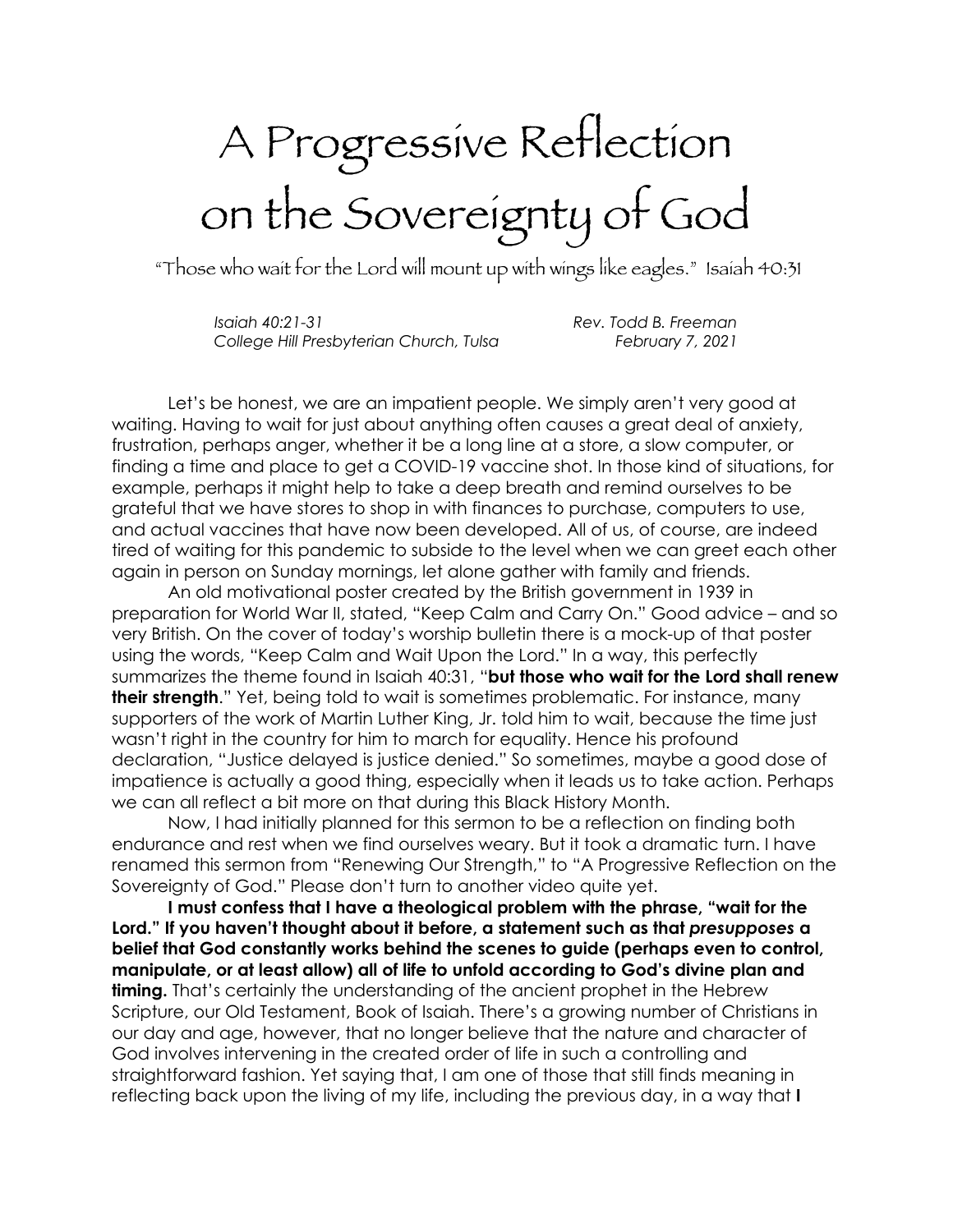**hope to recognize the Sacred Presence of God working in and through my life, and the life of others**.

The challenge many of us face with the line of theological thinking that supports an understanding that all things are part of God's sovereign and providential timing, is that **it forces us into a position of making judgment calls of why God seems to intervene at some points in life and not in others**. Speaking personally, yet as a pastor and preacher, I no longer believe in the simple platitude that is often given as a response, "God's ways aren't our ways," or, as is the answer in this biblical passage, "It's all in God's timing." So just wait. Both of those ways of thinking rely on the understanding of a God "out there" somewhere who has such control over the universe that everything is basically pre-determined, or at least directed by a God who intervenes in our lives in specific ways. **A potentially harmful result in that belief is if a person** *doesn't* **find their strength renewed, or have wings like eagles, or can run without getting weary, then it must be God's doing because it's obviously not within God's timing**. **Or worse, we blame ourselves**, thinking that we haven't done whatever we think we need to do in life in order for God to make certain needed circumstances or transformation come to pass. It can also lead to doing nothing for ourselves or others.

Yet, it's not hard to see why the ancient Israelites needed to believe in such an interventionist God. Chapter 40 of the Book of Isaiah begins the middle section of this large book. Modern biblical scholars call it "Second Isaiah." Most believe, without question, that a second prophet, one who came after the original prophet named Isaiah, wrote this portion of the Book of Isaiah. The first prophet warned the people of Judah, known as the Southern Kingdom, to change their ways or risk being destroyed. They didn't change, so the prophecy came to pass when the Babylonian Empire attacked them in 587 BCE. The conquerors destroyed the temple in Jerusalem and carried the ruling elite off into **exile in Babylon**, where they remained for 40 years until the Persian Empire conquered the Babylonians.

It was during this **time of exile** in a foreign land that another prophet, now called Second Isaiah, came to them with a word of hope. In beautifully poetic language, the prophet reminded the people that God is the creator of all that is, who "sits above the circle of the earth," and reminds them that all people are simply, "inhabitants that are like grasshoppers" (Isaiah 40:22). In the prophet's understanding, there is a word of hope only when they grasp God's awesome power and their powerlessness. To become hopeful in such a time of despair and crisis begins with remembering the remarkable works of God in Israel's history.

For the exiles, captivity in Babylon was a painful reality. They were forced from their homes, scatted as the temple in Jerusalem was laid to waste, and became refugees from the very land that held promise and their very identity. They were indeed impatient, weary, and had grown faint. In the ancient world, they could have concluded that the gods of Babylon were actually stronger than their God, Yahweh. But their conclusion, based on the belief that there is only one God, was that they were simply "disregarded" by the One who sits above the circle of the earth. With God located at this remote and powerful distance, we too may conclude that God is only **transcendent** – beyond all of us up there in the sky somewhere. But the prophet also reminds us that God exists not just "out there," but also close to us, that God is **immanent**.

As Isaiah recites earlier in chapter 40, the Lord God who sits above the circle of the earth is, at the very same time, the Shepherd who gently claims, gathers, names,